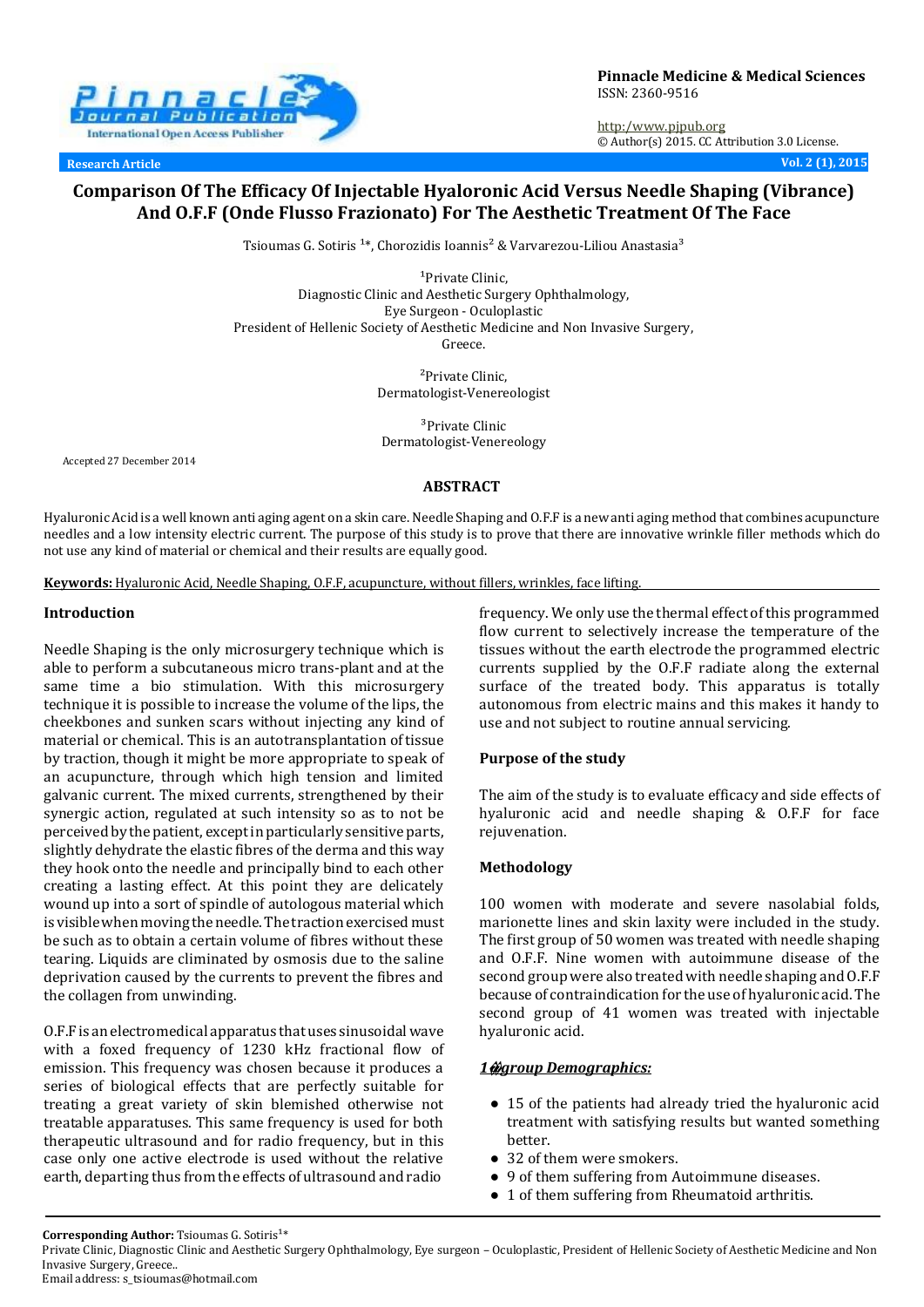- 3 of them suffering from Hasimoto's thyroiditis.
- 1 of them suffering from Multiple sclerosis.
- 2 of them suffering from Psoriasis

#### *2ⁿ***�***group Demographics:*

● 33 of the patients were smokers.

### *Duration of each Method:*

Needle shaping-O.F.F requires two main sessions per month plus 2 more each one 15 days after each main one, 4 in total

> **TSIOUMAS G** www.surgerynonablativ

Source: Dr. Tsioumas G. Sotiris

repeated every 2-3-6 months depending on the state of the tissue. Each session lasting 25 to 30 minutes. The hyaluronic acid method requires 1 main session and one more 15 days after the main one, repeating every 6 to 8 months. Each session lasting 5-10 minutes. In the first group the same device was used -no consumables- just the doctor operating the equipment. In the second group, 12 women were treated with 3ml of hyaluronic acid for fixing nasolabial fold, cheek, marionette lines and tear trough, 25 women with 1ml into nasolabial fold and the remaining 4 with 2ml one for cheek and one for lip application.

Source: Dr. Tsioumas G. Sotiris

# *Medical Equipment:*

Needle Shaping uses electrical current to fill wrinkles making the skin tight while the O.F.F method induses lipolysis for face and body lifting. No consumables.

The hyaluronic acid treatment is a well known bio compatible method that uses injections to fill wrinkles. Bottles of hyaluronic acid were used and disposed.

**How to Cite this Article:** Tsioumas G. Sotiris, Chorozidis Ioannis & Varvarezou-Liliou Anastasia "Comparison Of The Efficacy Of Injectable Hyaloronic Acid Versus Needle Shaping (Vibrance) And O.F.F (Onde Flusso Frazionato) For The Aesthetic Treatment Of The Face" Pinnacle Medicine & Medical Sciences ISSN: 2360-9516, Vol. 2 (1), 2015, Article ID pmms\_164, 441-444, 2015.





**TSIOUMAS G. SOTIRIS MD** 

w.surgerynonablative.com



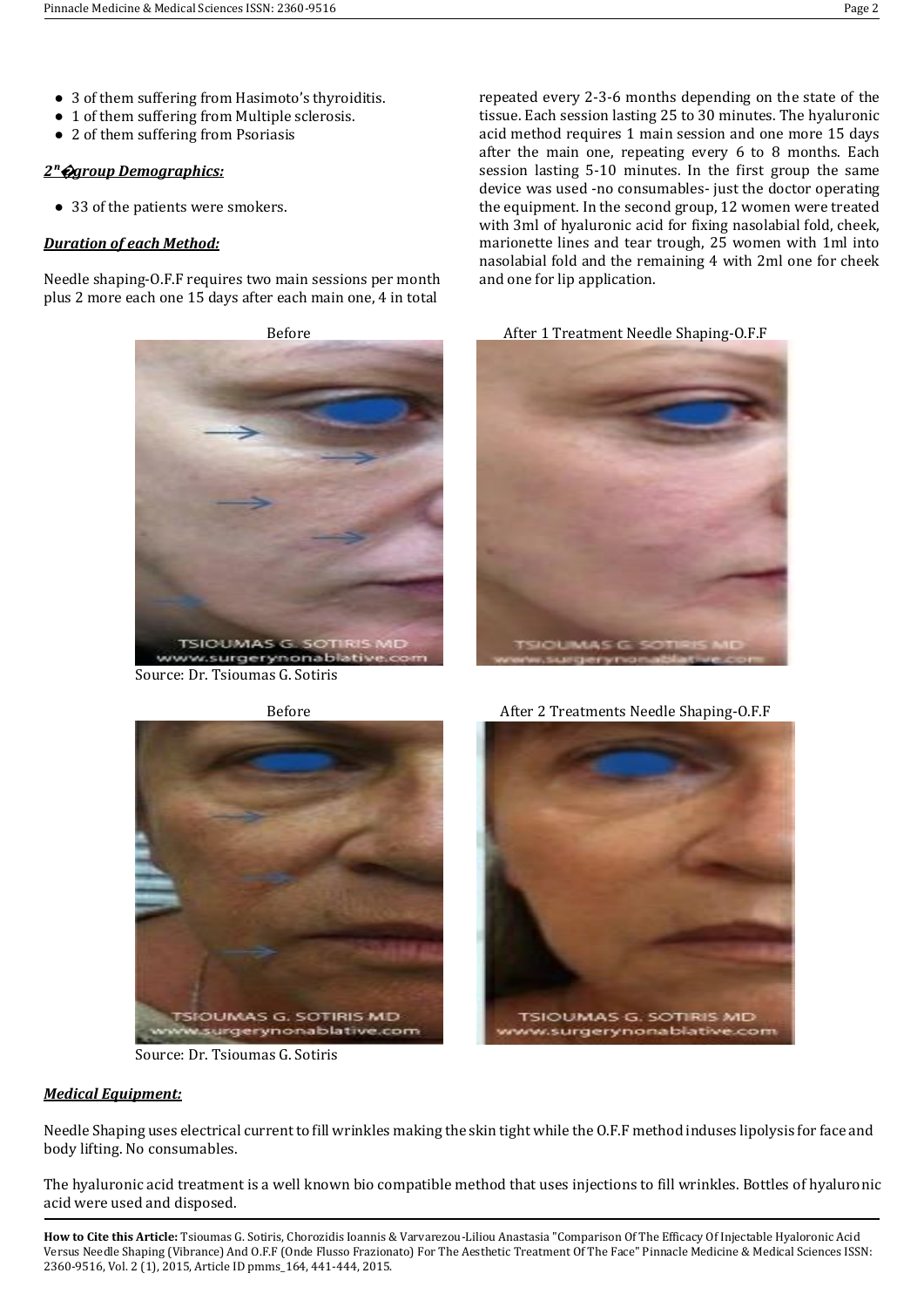

Source: Dr. Tsioumas G. Sotiris

# **Pain and other side effects**

In the 1�� group, 12 women were in process of ovulation and due to significant pain, ice was used. Four more women had a pain reaction due to personal sensitivity issues during the procedure. 14 suffered some minor hematoma (recovery time 1-2 days) and 3 suffered severe hematoma (recovery time 12 days).

In the  $2^n$  group, 2 individuals presented pain reaction due to personal sensitivity issues during the procedure, 12 women presented mild hematoma (recovery time 7 days) and 2 other severe hematoma (recovery time 12 days).

# **Results**

One month after treatment 90% of the Needle Shaping-OFF group reported a very high improvementin skin laxity versus

10% in the second group. All patients of both groups reported a very high improvement in skin wrinkles of treated areas. There were no side effects in the needle shaping-O.F.F group. 8% of hyaluronic group reported a tiny sensation of the filler.

The effects of treatment with hyaluronic acid lasted 6 months on the smokers ofthe second group while the needle shaping-O.F.F method's results did not have any significant difference as far as the smoking factor is concerned. Women in the first group were a little scared at the beginning so the doctor had to devote 25 to 30 minutes to each patient per session. After the Needle Shaping-O.F.F treatment all 59 of the patients inquired about the application of the same procedure in other places of the body like the neck, arms, thighs, chest, buttock, neckline and the doctor proceeded to giving an affirmative answer.



**How to Cite this Article:** Tsioumas G. Sotiris, Chorozidis Ioannis & Varvarezou-Liliou Anastasia "Comparison Of The Efficacy Of Injectable Hyaloronic Acid Versus Needle Shaping (Vibrance) And O.F.F (Onde Flusso Frazionato) For The Aesthetic Treatment Of The Face" Pinnacle Medicine & Medical Sciences ISSN: 2360-9516, Vol. 2 (1), 2015, Article ID pmms\_164, 441-444, 2015.